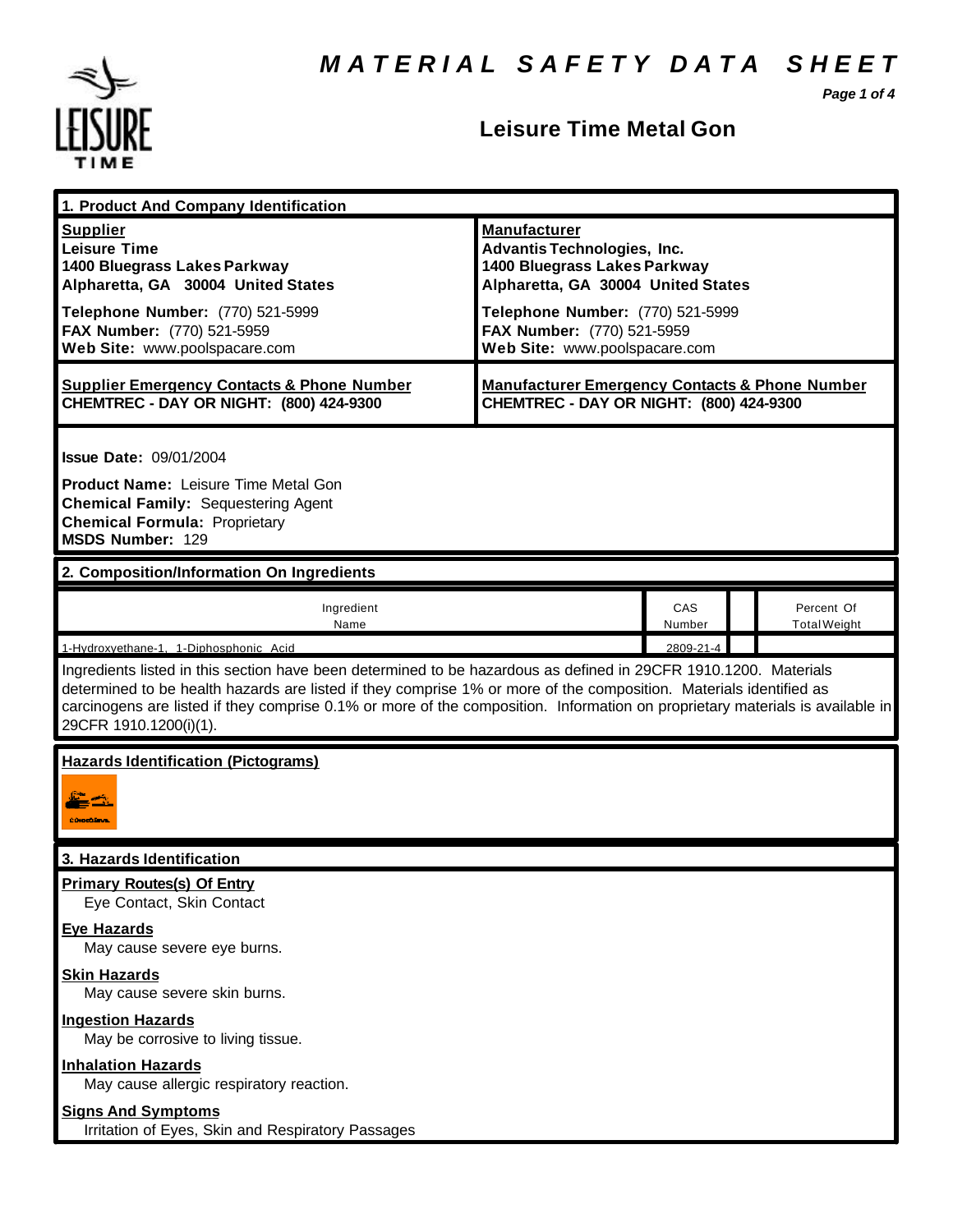### **Leisure Time Metal Gon**



Avoid contact with eyes. Avoid contact with skin and clothing. Wash thoroughly after handling.

#### **Storage Precautions**

Avoid contact with Alkalis, Amines, Metal salts of sulfides and strong oxidizers. Keep out of reach of children.

#### **Work/Hygienic Practices**

Use safe chemical handling procedures suitable for the hazards presended by this material.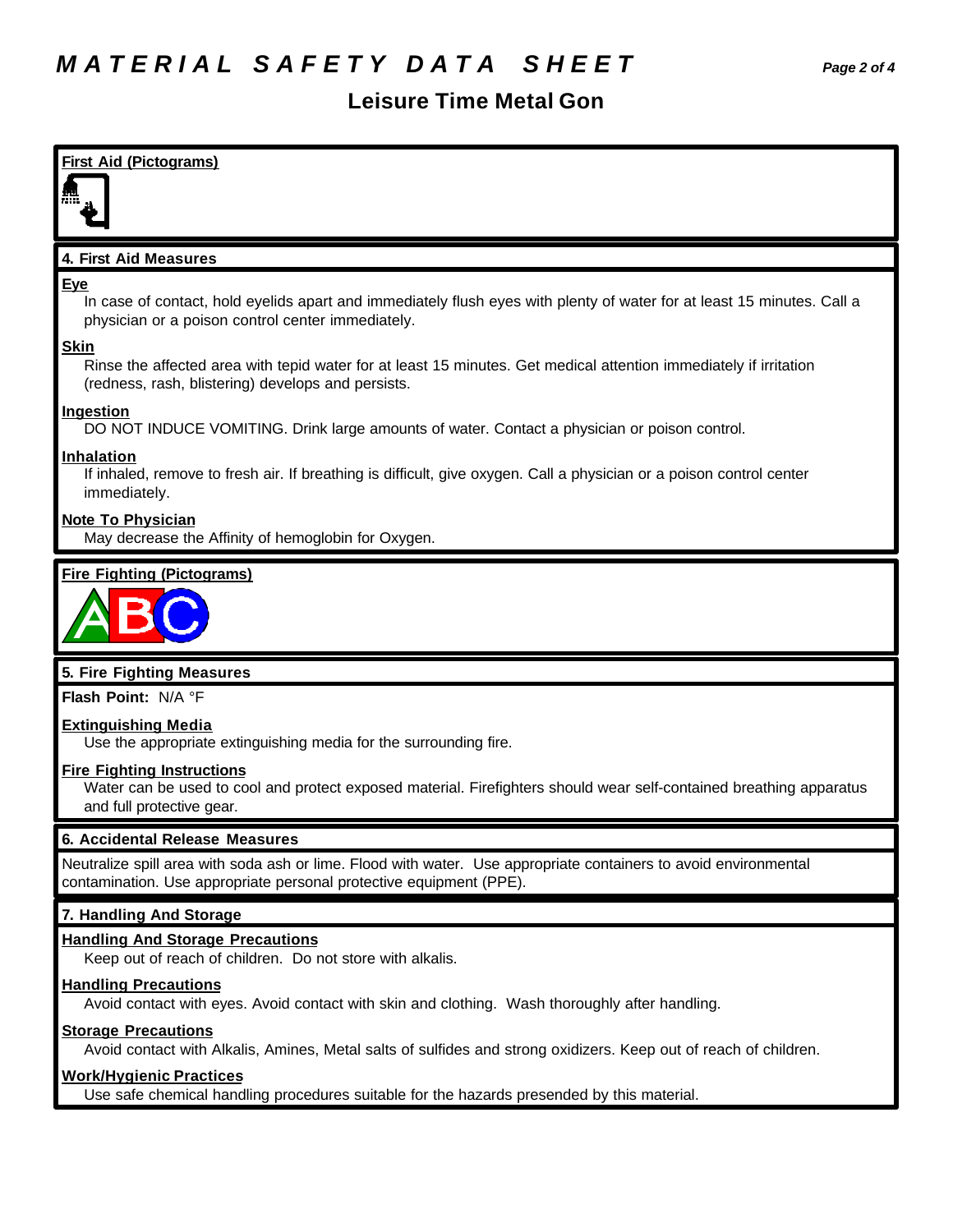# *M A T E R I A L S A F E T Y D A T A S H E E T Page 3 of 4*

# **Leisure Time Metal Gon**

| <b>Protective Clothing (Pictograms)</b>                                                                                                                                                                                                                                                                                                                                                    |
|--------------------------------------------------------------------------------------------------------------------------------------------------------------------------------------------------------------------------------------------------------------------------------------------------------------------------------------------------------------------------------------------|
| Ш,                                                                                                                                                                                                                                                                                                                                                                                         |
| 8. Exposure Controls/Personal Protection                                                                                                                                                                                                                                                                                                                                                   |
| <b>Engineering Controls</b><br>Local exhaust acceptable. Special exhaust not required                                                                                                                                                                                                                                                                                                      |
| <b>Eye/Face Protection</b><br>Safety glasses with side shields or goggles recommended.                                                                                                                                                                                                                                                                                                     |
| <b>Skin Protection</b><br>Chemical-resistant gloves.                                                                                                                                                                                                                                                                                                                                       |
| <b>Respiratory Protection</b><br>None normally required.                                                                                                                                                                                                                                                                                                                                   |
| 9. Physical And Chemical Properties                                                                                                                                                                                                                                                                                                                                                        |
| <u>Appearance</u><br>Clear blue liquid                                                                                                                                                                                                                                                                                                                                                     |
| <u>Odor</u><br>Mild                                                                                                                                                                                                                                                                                                                                                                        |
| <b>Chemical Type: Mixture</b><br>Physical State: Liquid<br>Melting Point: n/a °F<br>Boiling Point: 212 °F<br>Specific Gravity: 1.0-1.2<br>Percent Volitales: NOT DETERMINED<br>Packing Density: NOT DETERMINED<br>Vapor Pressure: NOT DETERMINED<br>Vapor Density: >1<br>pH Factor: 1.3-1.9<br>Solubility: Soluble in Water<br>Viscosity: NOT DETERMINED<br><b>Evaporation Rate: &lt;1</b> |
| 10. Stability And Reactivity                                                                                                                                                                                                                                                                                                                                                               |
| Stability: Stable<br>Hazardous Polymerization: Will not occur                                                                                                                                                                                                                                                                                                                              |
| <b>Conditions To Avoid (Stability)</b><br>Heat above 200F can cause phosphine gas.                                                                                                                                                                                                                                                                                                         |
| <b>Incompatible Materials</b><br>Alkalis, metal salts of sulfides and sulfites, strong oxidizers and amines.                                                                                                                                                                                                                                                                               |
| <b>Hazardous Decomposition Products</b><br>Phosphines, CO, CO2, oxides of nitrogen                                                                                                                                                                                                                                                                                                         |
| 11. Toxicological Information                                                                                                                                                                                                                                                                                                                                                              |
| <b>Conditions Aggravated By Exposure</b><br>May aggravate Anemia                                                                                                                                                                                                                                                                                                                           |